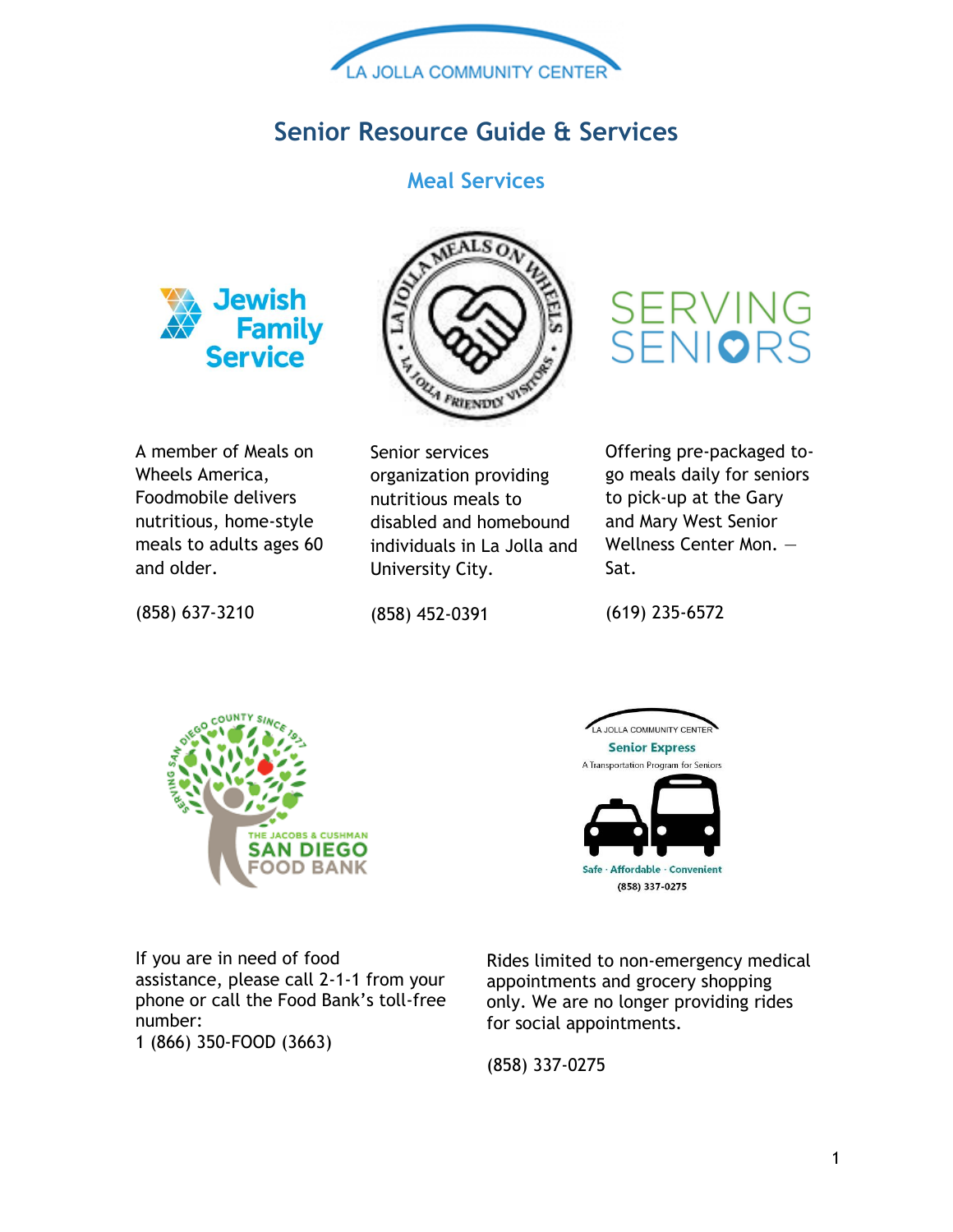

### **Meal Services (continued)**

#### **Great Plates Delivered: Home Meals for Seniors**

This temporary program delivers meals to older adults who meet age and other eligibility criteria. There are two ways to apply: Call the Aging & Independence Services Call Center or apply online. **Phone:** 1-800-339-4661 select option 7. (Mon - Fri 8AM - 5PM) **Web:** [www.sandiegocounty.gov/content/sdc/hhsa/programs/ais/sdgreatplatesdeli](http://www.sandiegocounty.gov/content/sdc/hhsa/programs/ais/sdgreatplatesdelivered.html) [vered.html](http://www.sandiegocounty.gov/content/sdc/hhsa/programs/ais/sdgreatplatesdelivered.html)

### **Shopping Hours for At-Risk Individuals**

**Albertsons:** 7 – 9 am. Tuesdays & Thursdays **Barons Market:** 9 – 10 am. Every day **Costco:** 8 – 9 am. Monday – Friday **Gelson's:** 7 – 8 am. Every day **Jimbo's:** 8 - 8:45am. Every day **Northgate Market:** 7 – 8 am. Every day **Smart & Final:** 7:30 – 8 am. Every day **Target:** 8 – 9 am. Wednesdays only **Trader Joe's:** 9 - 10am. Every day **Vallarta:** 7 – 8 am. Every day **Vons:** 7 – 9 am. Tuesdays & Thursdays **Walmart:** Tuesdays, 1 hour before store opens **Whole Foods:** 7 – 8 am. Every day

### **Restaurant Services Available for Delivery & Pick up**

**Pizza Prado** Free delivery with Uber Eats & pick up Phone: 858-459-9000 [pizzaprontolj.com](https://app.greenrope.com/c1.pl?3cf787249990993a14507b6c457f5a2adb28366175b0bba1)

**Candor by Giuseppe** Delivery, \$30 delivery minimum & pick up **Special Offer —** Add a bottle of wine to your order, 30% off list price. Phone: 858-246-7818 [dinecandor.com](https://app.greenrope.com/c1.pl?89c89364eed62d77093b05d10d3ff66e61add21010e57084)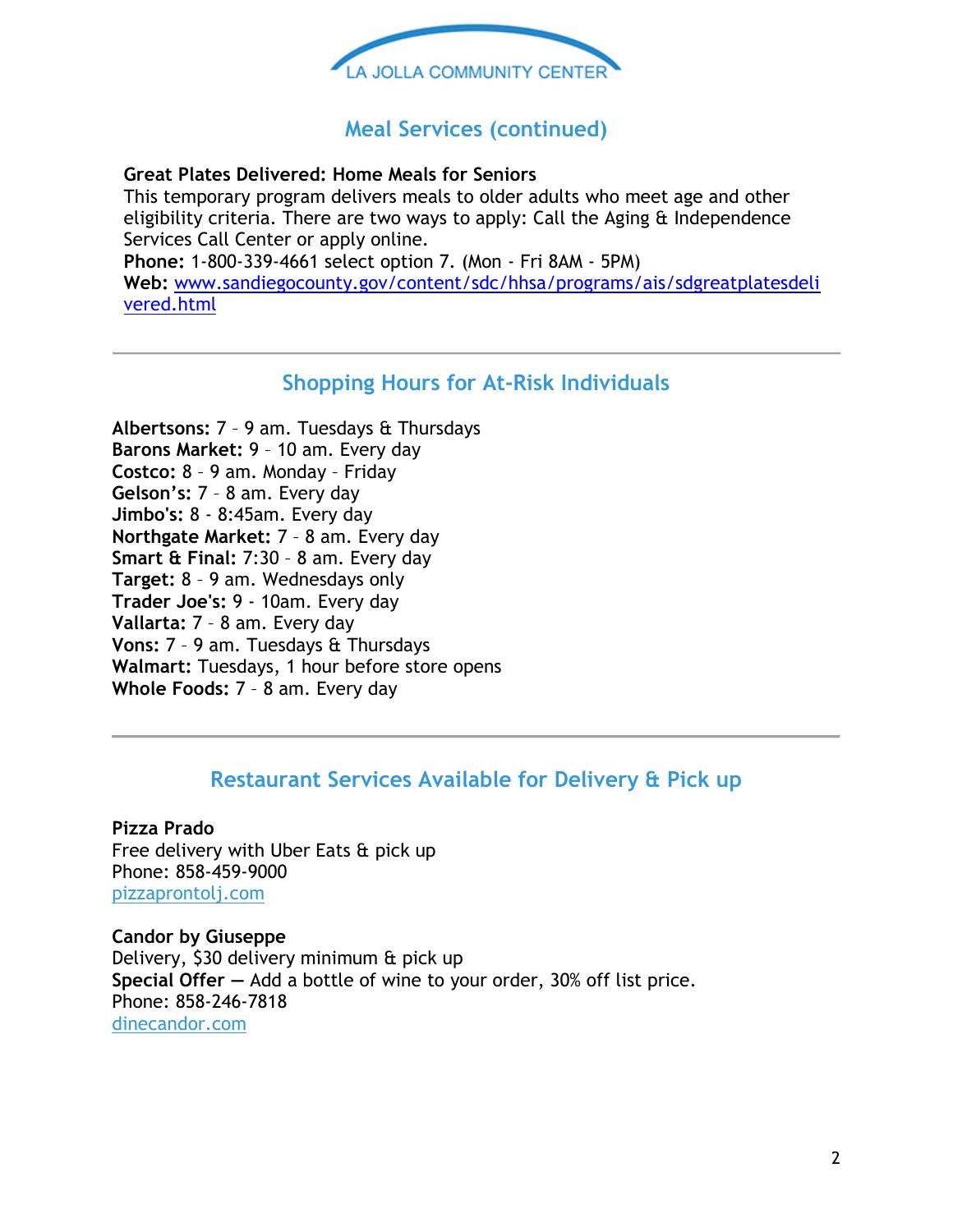

# **Restaurant Services Available for Delivery & Pick up (continued)**

**Market Place Grill** Free delivery within 2 miles & pick up Phone: 858-456-9576 [marketplacegrille.com](https://app.greenrope.com/c1.pl?a2380a0f7082c08cfc8f263bc77e2cc2ab3ad868fe2d8d61)

### **Urban Plates**

Free delivery with DoorDash, express pick up when ordered and paid online, & pick up.Phone: 858-263-0818 [urbanplates.com](https://app.greenrope.com/c1.pl?c619047e6b15cf7446ad3bddafc4c2608006a3ddcc8b3e0c)

**Burger Lounge** Free delivery with Uber Eats & pick up Phone: 858-456-0196 [burgerlounge.com](https://app.greenrope.com/c1.pl?585226b149c7dee24ed8af8ef30ef6deca77da3f0a3b647b)

**Don Carlos Taco Shop** Free delivery with Uber Eats & pick up Phone: 858-456-0462 [eataburrito.com](https://app.greenrope.com/c1.pl?403d4cbb68e908647f48238ccd97abf2b7c7937e3442126e)

**China Chef** Delivery Fee: \$1.00 (tiered), \$20 delivery minimum, & pick up Phone: 858-454-1368 [lajollachinachefsd.com](https://app.greenrope.com/c1.pl?5944c19ffd5d2e7ad559b35ad2d6f85971b62c5f0b066035)

**Café Milano** Free delivery with GrubHub & pick up Phone: 858-454-3806 [cafemilanolajolla.com](https://app.greenrope.com/c1.pl?5acd891a5e13c3cad55104a6489fb7083f0ddbc13c33116d)

**Small Goods** American Cheeses and provisions offering fresh farmers market produce at 7524 La Jolla Blvd. Phone: 858-886-7217 [smallgoodsusa.com](https://app.greenrope.com/c1.pl?81551739cf274e5311a141a5a902c14a8e033f537299401b)

**Girard Gourmet** Free delivery in La Jolla Village, \$30 delivery minimum, & pick up Current hours: 7am — 6pm Phone: 858-454-3321 [girardgourmet.com](https://app.greenrope.com/c1.pl?206ec4b2d90c90a64abad861321ae4e881d68dc251b1bec5)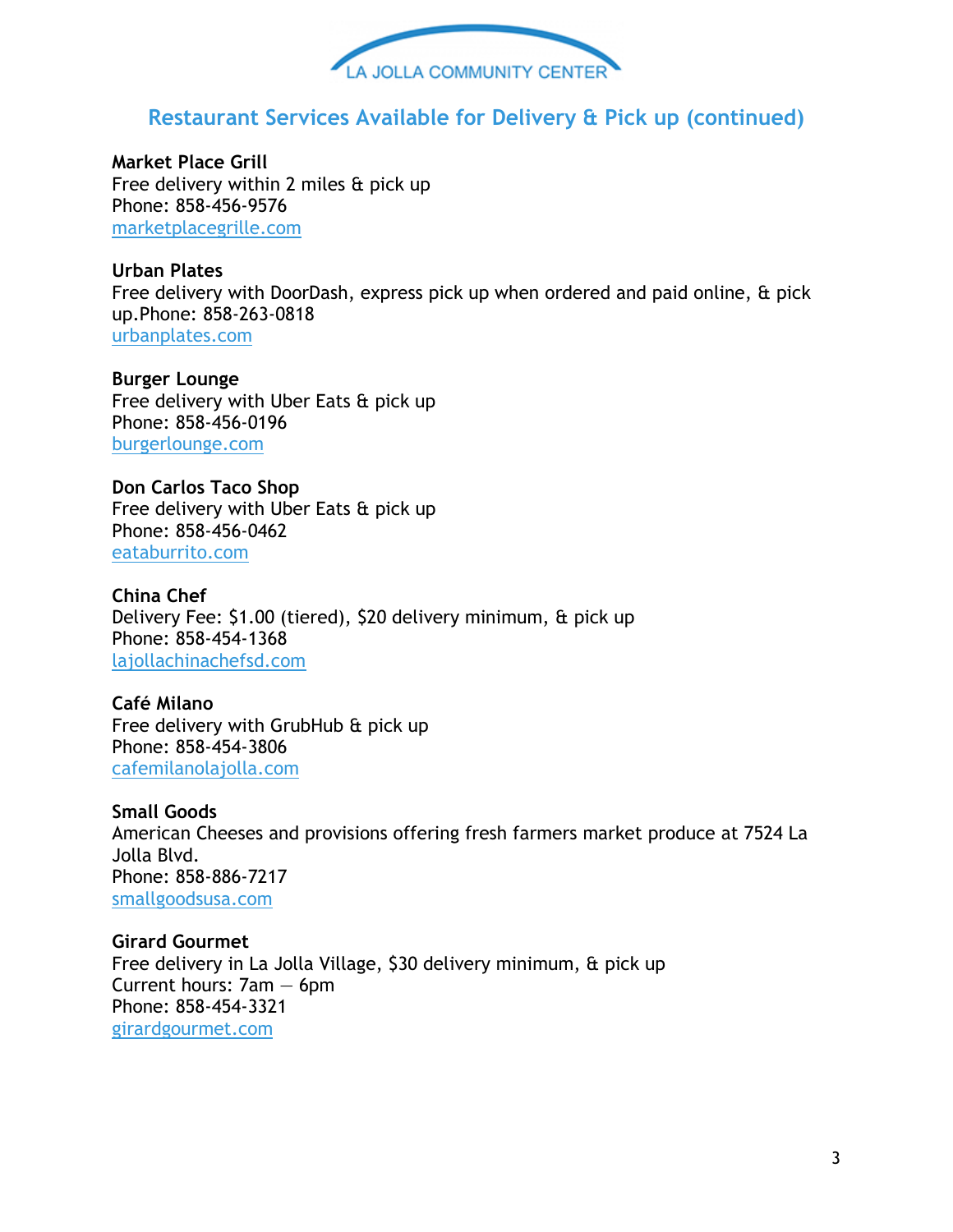

# **Restaurant Services Available for Delivery & Pick up (continued)**

**Verdes El Ranchero** Pick up only. Current hours:  $4 - 8$ pm Phone: 858-459-5877 [verdeselranchero.com](https://app.greenrope.com/c1.pl?729f9fe6d4ed013243f9c34dc03f97a13f8debe0c9fe28bb)

**Juice Kaboose** Free delivery with Uber Eats & pick up Phone: 858-456-9300 [juicekaboose.com](https://app.greenrope.com/c1.pl?ac83d7b563f1fb4f02b570158e7764fd0ebb27f051c74ea9)

**Trilogy Café** Organic plant-based food. Free delivery with Uber Eats & pick up Phone: 858-633-3893 [trilogysanctuary.com](https://app.greenrope.com/c1.pl?21bd7a6786d88b91d014423a700ddaf4e0a87e6f3b48da64)

**Bistro Du Marché** Free delivery & pick up Phone: 858-551-7500 [bistrodumarche.net](https://app.greenrope.com/c1.pl?acc7713a04b5097f0711cd1f6d9981a0064e996849a3afbc)

**The Fishery** Limited menu for pick up only. Current hours:  $11am - 5pm$ Chef Crafted Cook The Fishery at Home Box: \$50 for 2 people Phone: 858-272-9985 [thefishery.com](https://app.greenrope.com/c1.pl?6d7117ba4492a8401bbadef845f79fa12b00682802cbc9cf)

**Eddie V's Prime Seafood** Free delivery  $\hat{\alpha}$  pick up. Current hours:  $12 - 8$ pm Phone: 858-459-5500 [eddiev.com](https://app.greenrope.com/c1.pl?897a3e5359b2e2f2240b45a2a55a00b75f3870d53d0ab882)

**Sammy's Woodfired Pizza & Grill** Free delivery with DoorDash & pick up. Phone: 858-456-5222 [sammyspizza.com](https://app.greenrope.com/c1.pl?fa8754fc739d8d64b35d1af56e0ea672e9d88940fb905fc2)

#### **Delivery Services**

Food delivery services such as [Uber Eats,](https://app.greenrope.com/c1.pl?aff797680ddc4909de81bb31d9c66e74e5a4a3ab332acf2e) [GrubHub,](https://app.greenrope.com/c1.pl?e393cc9183967b050d739ff333456f106a43e5419f96fe76) & [Post Mates](https://app.greenrope.com/c1.pl?308a5ced31d20013b2d27123c0583fb7ecb0476896769071) are offering price reductions or free delivery from local restaurants.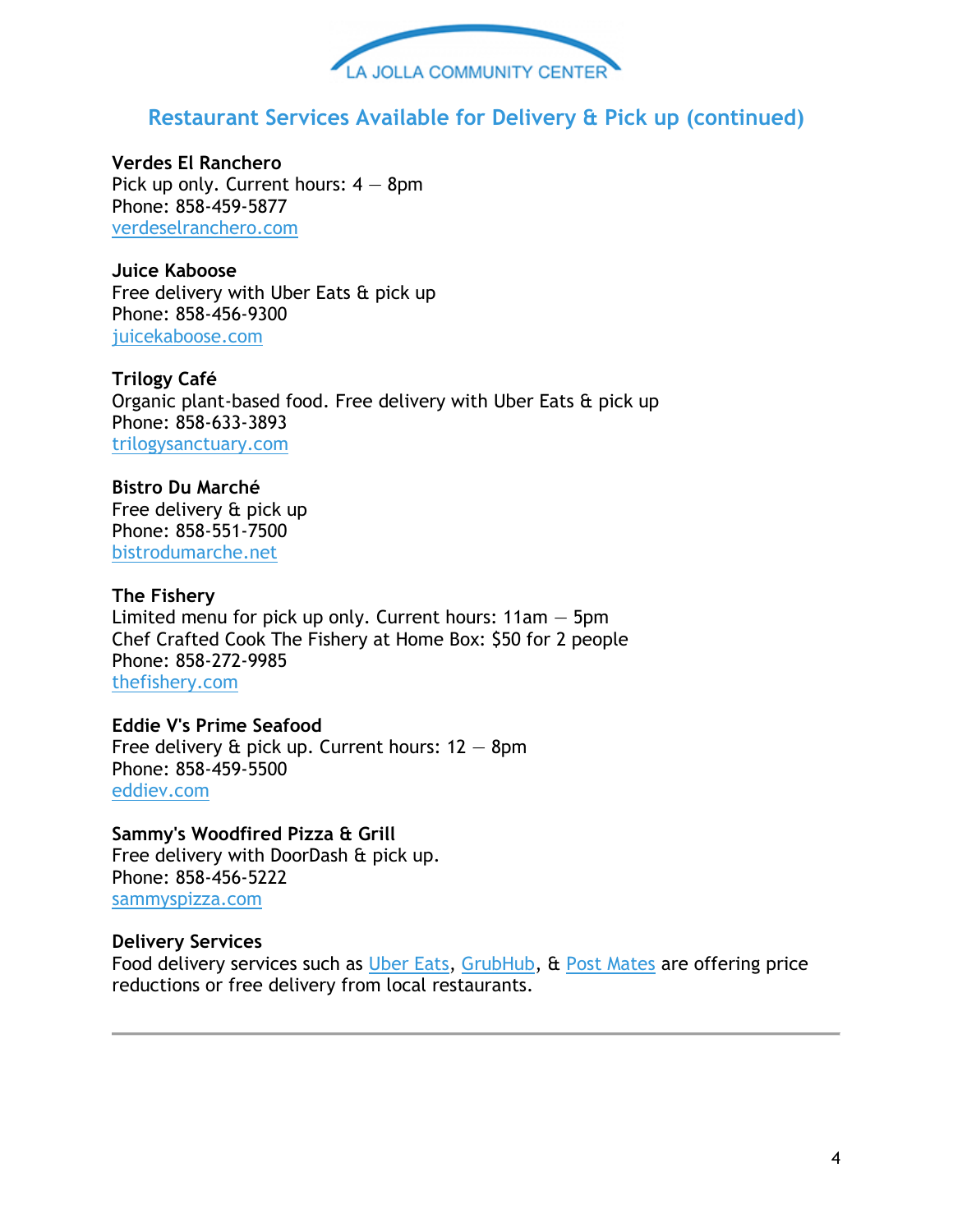

# **Transportation Services**

### **LJ Senior Express**

Rides limited to non-emergency medical appointments and grocery shopping only. We are no longer providing rides for social appointments. Book a ride: 858-337-0275 [ljcommunitycenter.org](https://app.greenrope.com/c1.pl?95f66642cf74fe2a2d2dadc695222b292204d9259bb47fca)

### **JFS On the Go Program**

Rides limited to medical rides/grocery shopping only. We are no longer providing rides for social appointments. Enroll: 858-637-3210 [jfssd.org](https://app.greenrope.com/c1.pl?2247f7c76b2ef771e46cbbcd93a77c48a9d0f49b25c0aa2f)

### **La Jolla Golf Carts**

Offering free pickup and delivery of any items in the Village area of La Jolla to help businesses or residents in need of assistance due to the Coronavirus (COVID-19). Restrictions may apply due to health and safety restrictions. Call: 858-401-6307 to learn more.

# **Psychological Support**

### **San Diego Access & Crisis Line (ACL)**

Offers immediate support and resources from an experienced counselor 24 hours a day, 7 days a week on all behavioral health topics. Language interpreter services enable the ACL to assist in 150 languages within seconds. Call: 888-724-7240

#### **Warmline Network Services**

Open 3:30 PM to 11:00 PM 7 days a week. Anyone who is lonely, sad, perhaps recovering from a mental illness, wishing for someone to talk to, or someone to listen, can call the Warm Line. Call: 619-295-1055

### **COVID-19 Health Resources**

#### **Scripps Healthcare COVID-19 Nurse Line**

Connects patients to a team of nurses dedicated to screening people with symptoms associated with the COVID-19 virus. Patients with fever and/or respiratory symptoms should call the dedicated phone line first before coming to any Scripps facility. They should not just walk in and should not use the Scripps online scheduling system for appointments.

Phone: 888-261-8431 [scripps.org](https://app.greenrope.com/c1.pl?b84702d8d8e43d57762c941c28a59f2fc01288d1386c3a06)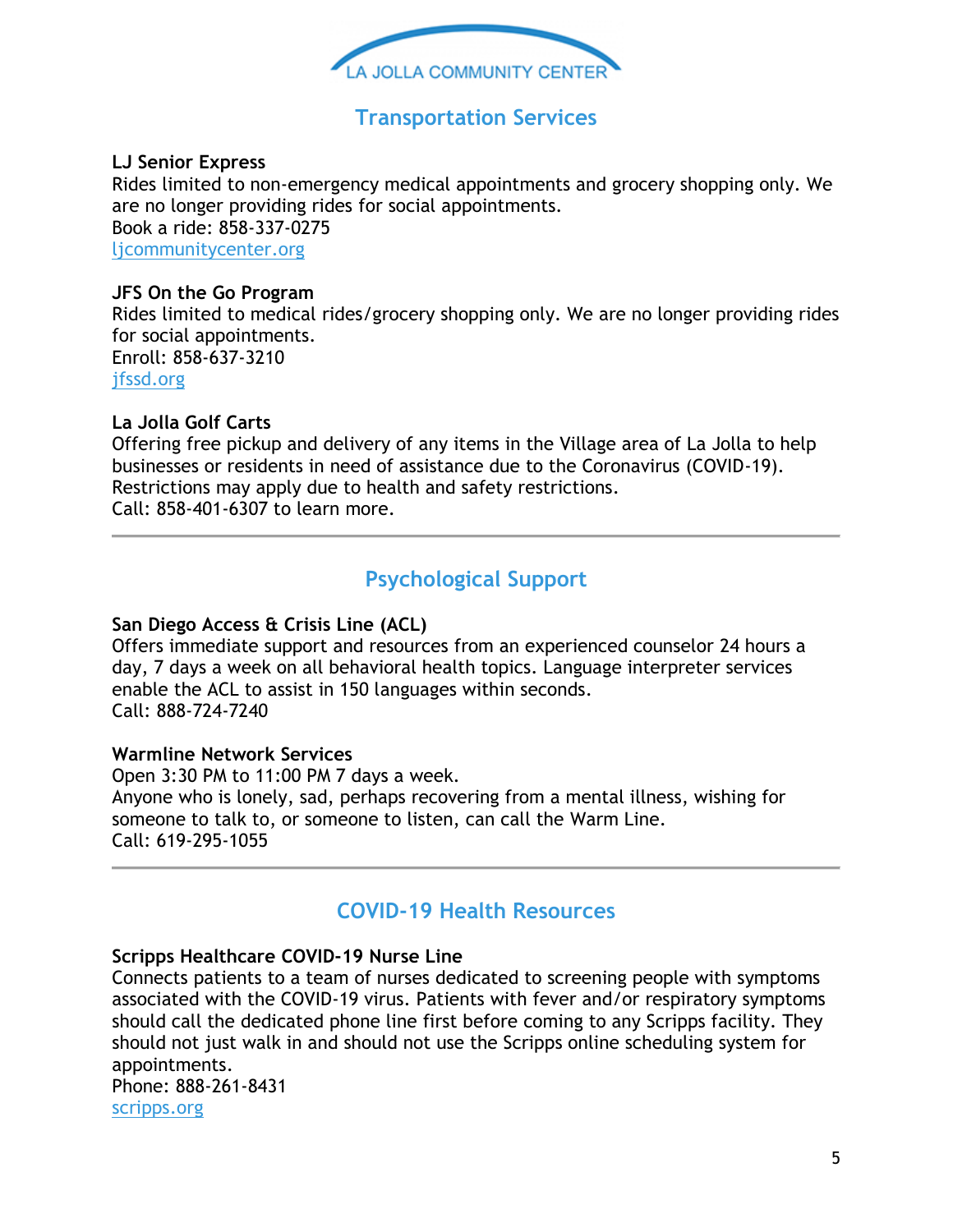

# **COVID-19 Health Resources (continued)**

### **UCSD COVID-19 Nurse Line**

UC San Diego Health has set up a dedicated COVID-19 nurse line for their patients. This phone line is staffed 7 days a week from 8 a.m. to 5 p.m. If you think you might have COVID-19, call the nurse line to discuss your symptoms **BEFORE** coming to any hospital or clinic. Do not walk in without an appointment or use online appointment scheduling. Phone: 800-926-8273

[health.ucsd.edu](https://app.greenrope.com/c1.pl?dd21b5dfe9bc43249fcd4e26df181363b6904523cc718494)

### **Urgent Care La Jolla** Open 7 days a week. Extended hours: 9 am - 10 pm. Offering video consultations at no extra charge. Phone: 858-255-8325 [urgentcarelajolla.com](https://app.greenrope.com/c1.pl?a4def9a91af0309f94b5d6473744d0bf514c6bacd3a7893e)

### **UC San Diego Geriatric Emergency Services**

The geriatric emergency department at UC San Diego Health focuses on delivering high-quality senior care to patients 65 up. Phone: 858-657-7600 [health.ucsd.edu](https://app.greenrope.com/c1.pl?b15e662e33179360819f3bb754f7bfbad3da18badc5d188a)

#### **Dr. Huy T. Ho, MD**

Dr. Ho, MD is a practicing Internist in San Diego, CA. Takes Medicare, makes house calls accompanied by a nurse, & fills prescriptions. H Squared Health Phone: 917-771-5441

### **Jane Reldan, MD**

Dr. Jane Reldan is a La Jolla family doctor with over 40 years of experience treating patients of all ages. Affectionately known as Dr. Jane to her beloved patients, she is renowned for giving everyone as much time and attention as their individual needs require. She is a Voluntary Assistant Clinical Professor with the UCSD School of Medicine.

**Phone:** 858-459-6600

### **Centers for Disease Control and Prevention (CDC)**

The US agency charged with tracking and investigating public health trends. [cdc.gov](https://app.greenrope.com/c1.pl?62e249bb0b40b3a85f9173587dfa84b42452c30147feafed)

### **California Department of Public Health**

The California Department of Public Health (CDPH) works to protect the public's health in the Golden State and helps shape positive health outcomes for individuals, families and communities.

[cdph.ca.gov](https://app.greenrope.com/c1.pl?709c5db6e2c3b0b4d25101062baaafefde5755152f771048)